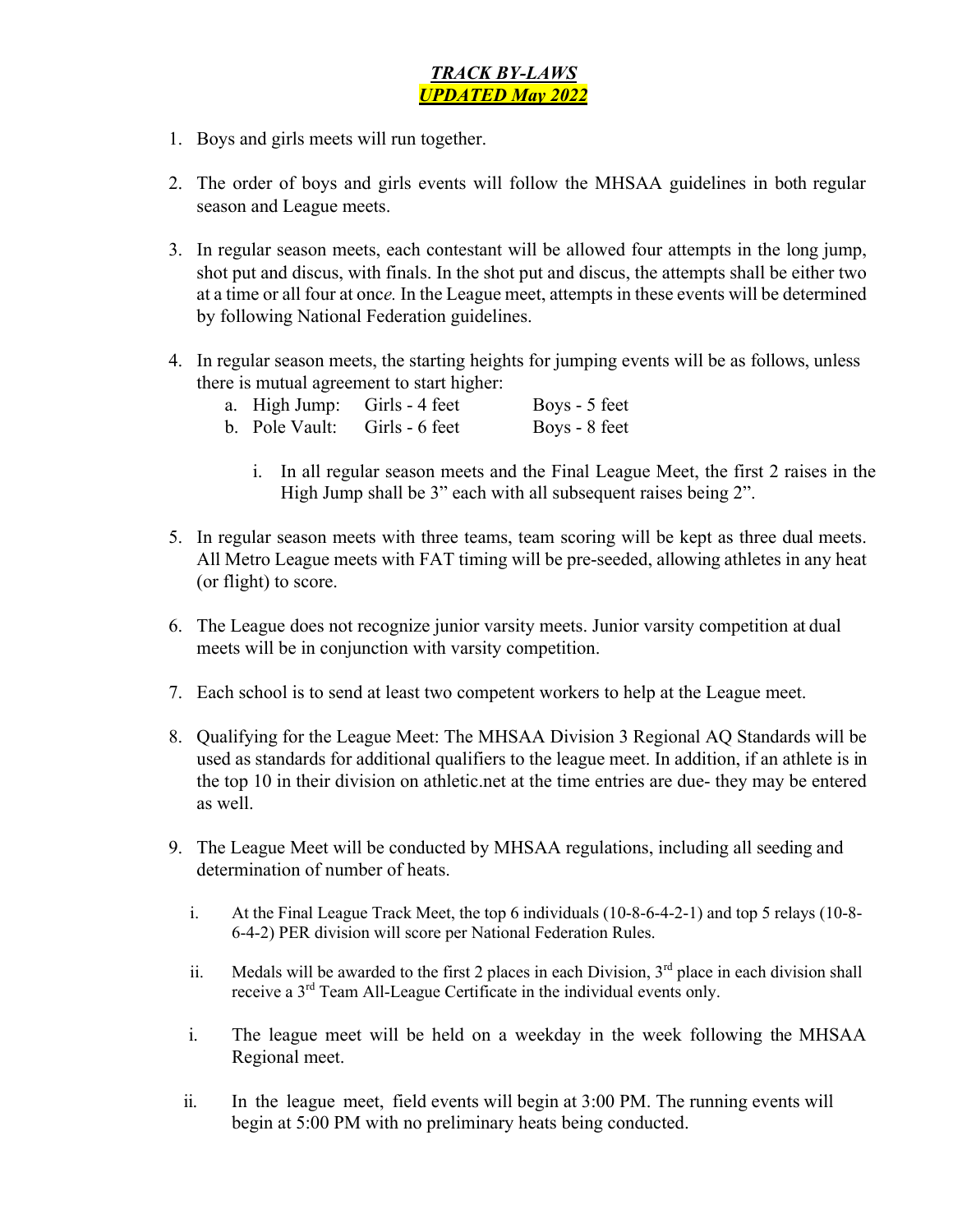- iii. FAT (Fully Automatic Timing) will be used at the FML meet and costs incurred will be covered by the league.
	- All entries for league contests will need to be entered on www.athletic.net by 7pm on the night before the meet.
	- The FAT timer will score the meet and post the results on www.athletic.net.
- iv. If a school wishes to host a League junior varsity meet, it is that school's responsibility. No trophies or awards of any type are to be awarded.
- v. Athletes that compete in the Final League Meet are not allowed, under any circumstance, to compete in an individual event at the JV League Meet.

## MEET MANAGEMENT RECOMMENDATIONS

Push the high jump and pole vault to start first, using the first two judges available.

Have a sheet prepared with names of athletes entered prior to start of the meet. This will save time in signing in for field events or reporting names after running. Lineup is open to change during the meet.

Announce the closing time of an event (long jump) 15 minutes before it closes. When it is closed, it is final.

Once signed into an event, an athlete must scratch prior to the start of the event (first attempt) or it counts as an entry.

Advancing runners must go around lapped runners (regular season meets).

Use of numbered stakes in throwing events, numbered cards in running events, relay cards, and other time saving devices are encouraged.

Field event rules should be copied and given to field event judges.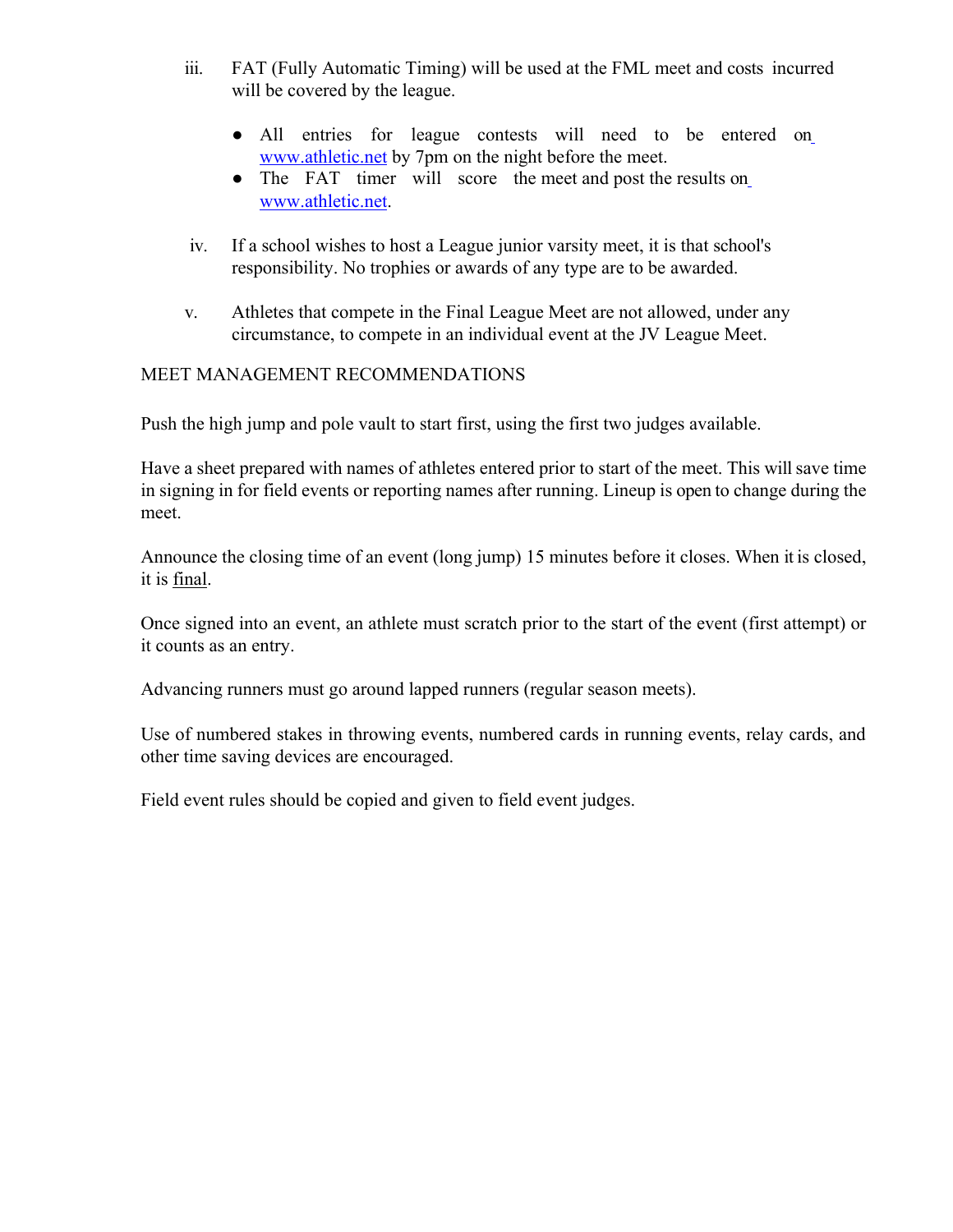## **PERTINENT GENERAL BYLAWS FOR ALL F.M.L. SPORTS**

- 2. The site of conference championship meets is to be determined by the Flint Metro League Constitution.
- 3. Schools shall not be allowed to compete in League meets unless that school has played a League schedule in that sport.
- 4. Schools will not be allowed to add individuals to their athletic teams between the last League date and League meet dates for the purpose of competing in the meet.
- 5. Final scoring for all Flint Metro League sport offerings that combine season record with a season ending League tournament or League meet shall be as follows:

2 points for Dual Meet wins (3 points in soccer) 1 point for Dual Meet tie No point awarded for loss

Dual meets and the League meet(s) shall be weighted equally to determine the overall League champion.

- 12. In case of a school being closed due to inclement weather, all nonvarsity events may be postponed or canceled. The playing of all varsity or combined varsity and JV matches will be determined by the athletic director and administration of the schoolsinvolved.
- 13. In case of inclement weather, the following criteria shall bemet:
	- A. Contests postponed due to weather should be made up prior to final League tournaments, even if this necessitates a school canceling or postponing a non-League contest to do so.
	- B. When one or more schools cannot attend a multi-team League event (four or more schools) due to a weather related or act of God event, the event is to be postponed and rescheduled for the next available date, with the League picking up any costs for officials who show up to work the originally scheduled event.
- 15. Noise making devices, including the human voice, will not be allowed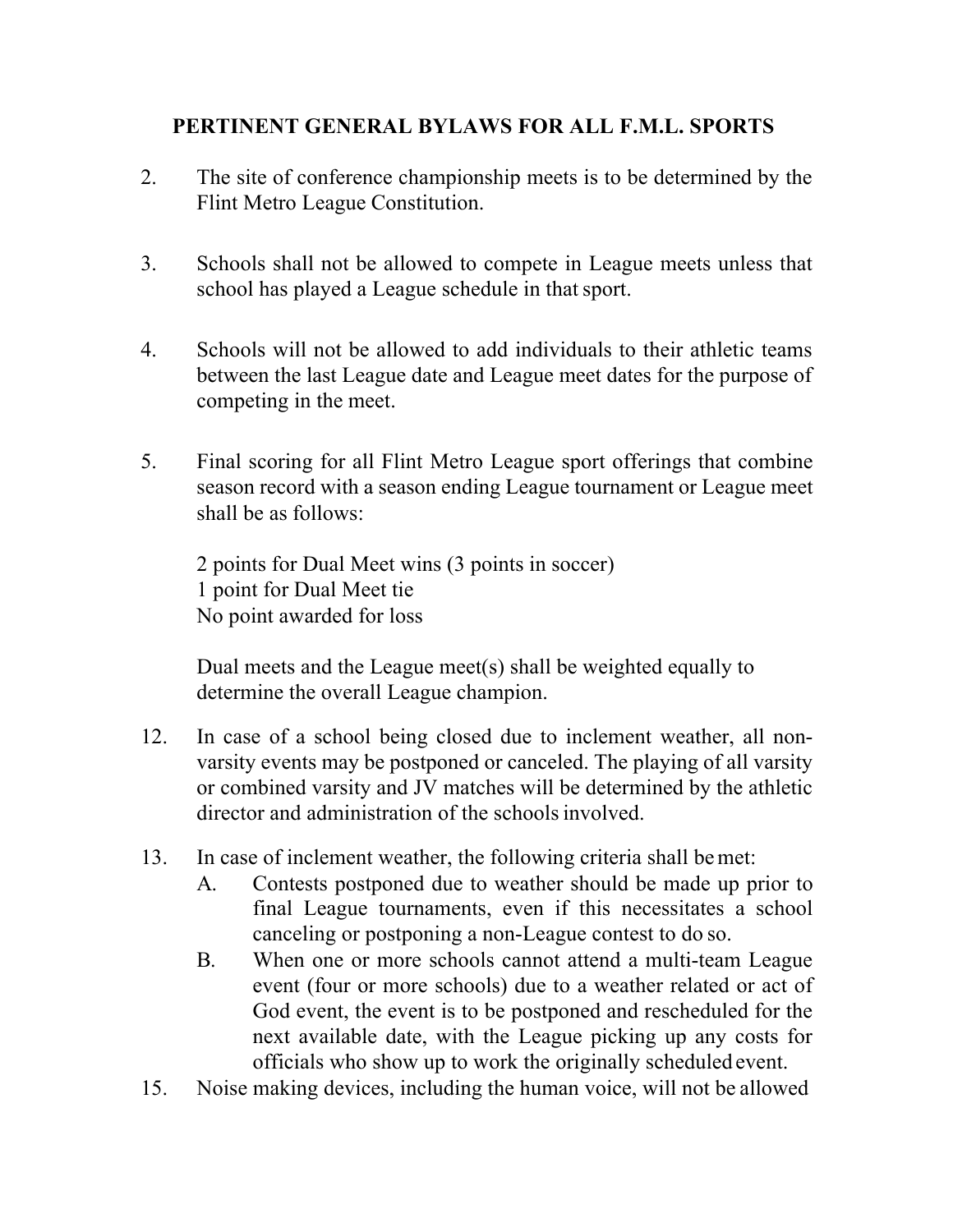to be used in an unsportsmanlike manner. The home team management will have the right to remove any such object, or person, from the sporting activity.

- 16. The Flint Metro League takes the position that the practice of good sportsmanship is essential and that all members should adopt a common policy. Member schools are expected to implement a plan to promote responsible behavior by fans and all persons associated with athletics. It is suggested that schools use contest programs, the media, bulletins, and meetings as a means for promoting good sportsmanship. Member schools should also have plans for the monitoring of home and away contests and for dealing with those persons who violate the principles of responsible behavior.
- 17. During league competitions and tournaments, the host school administration, the sport administrator, and/or designee of either, is charged with the authority to act on any situation that might arise that is not covered herein.
- 18. Home school will contact league-approved media to report contest results.
- 20. Grievance and Protest Procedure:
	- A. All protests must use the following procedure:

1. The principal/designee of the protesting school will notify the League president and its opponent(s) by phone the following school day of the intent to protest.

- 2. All violations and protests will be directed to the League president in writing. This protest must be done in writing by a school administrator within 72 hours of the event.
- 3. The League president will appoint a three member committee of non-involved schools to determine whether the protest is valid and make a recommendation for a course of action to be voted on by the conference membership not involved in the protest.
- B. Courses of action possible when a violation is determined and a protest is upheld include:
	- 1. Letter of censure (duplicate will be sent to each member school and any game official who may have been involved)
	- 2. Forfeiture of League contest(s)
	- 3. Probation for one year in the sport involved
	- 4. Ineligibility for championships (such ineligibility to be in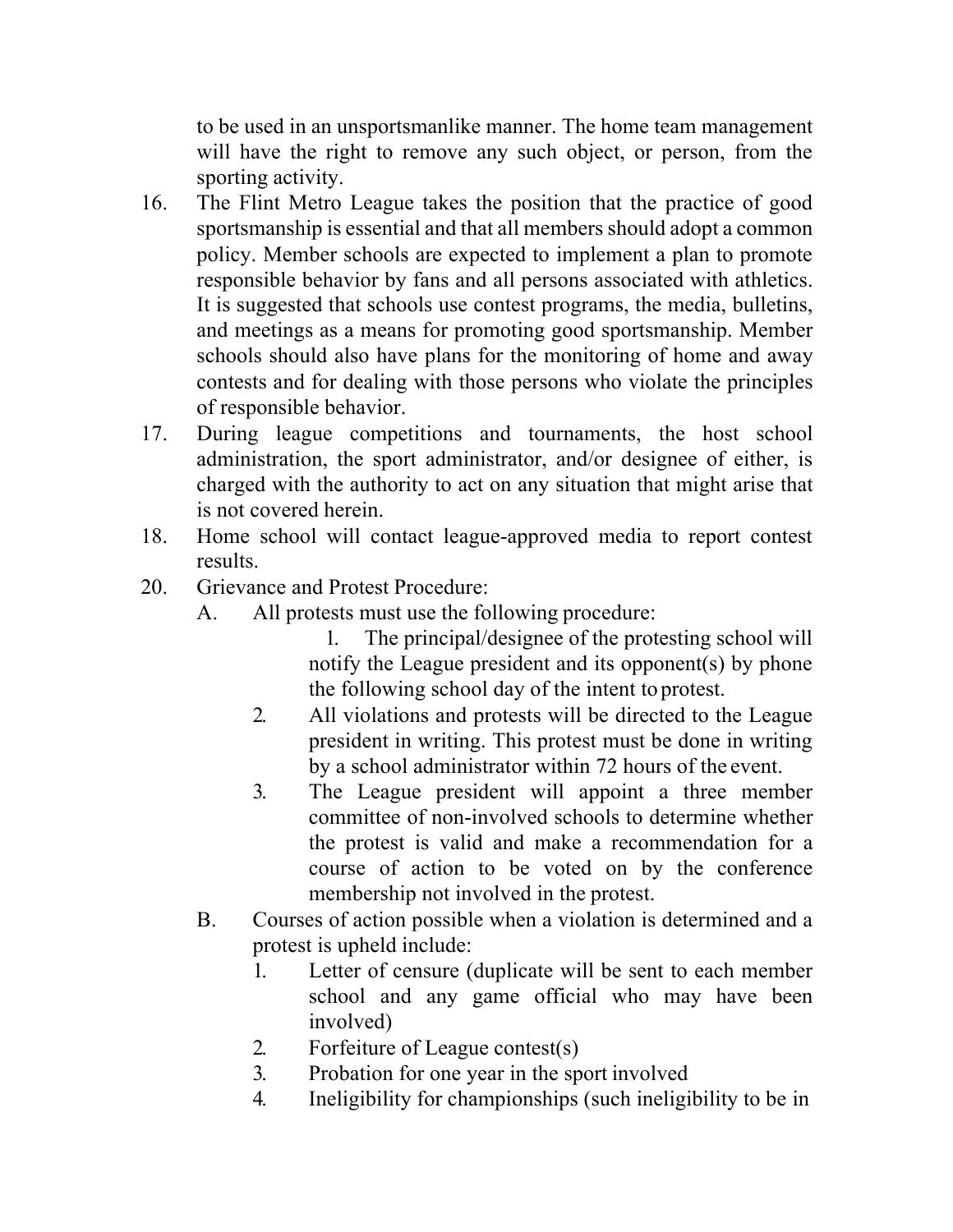the sport involved only, for one year only, and the year involved to be determined by the membership); no allsports points awarded that year

- 5. Other courses of action as deemed appropriate to the violation
- C. All contests in which an ineligible player or players are used shall be forfeited and the score be that of a forfeited contest. This includes League championship tournaments.
- D. If use of an ineligible player or players by a League champion is determined, and forfeitures under section C above prevent a team from maintaining its championship, the championship for that sport for that year will be awarded to the second-place team and All Sports Award points adjusted accordingly. In the event of co-championships, the remaining championship team would maintain its championship.
- 22. The only League awards to be made in any sport are theones sanctioned by the League.
- 23. The FML will NOT recognize an MVP athlete for each sport.
- 24. Each varsity sport will be allowed a Coach of theYear selection. That coach will be presented a certificate.
- 26. To receive FML honors, an athlete has to finish the season in good standing. The definition of "good standing" is to finish the season on the team and meet minimum requirements forthat sport's awards.